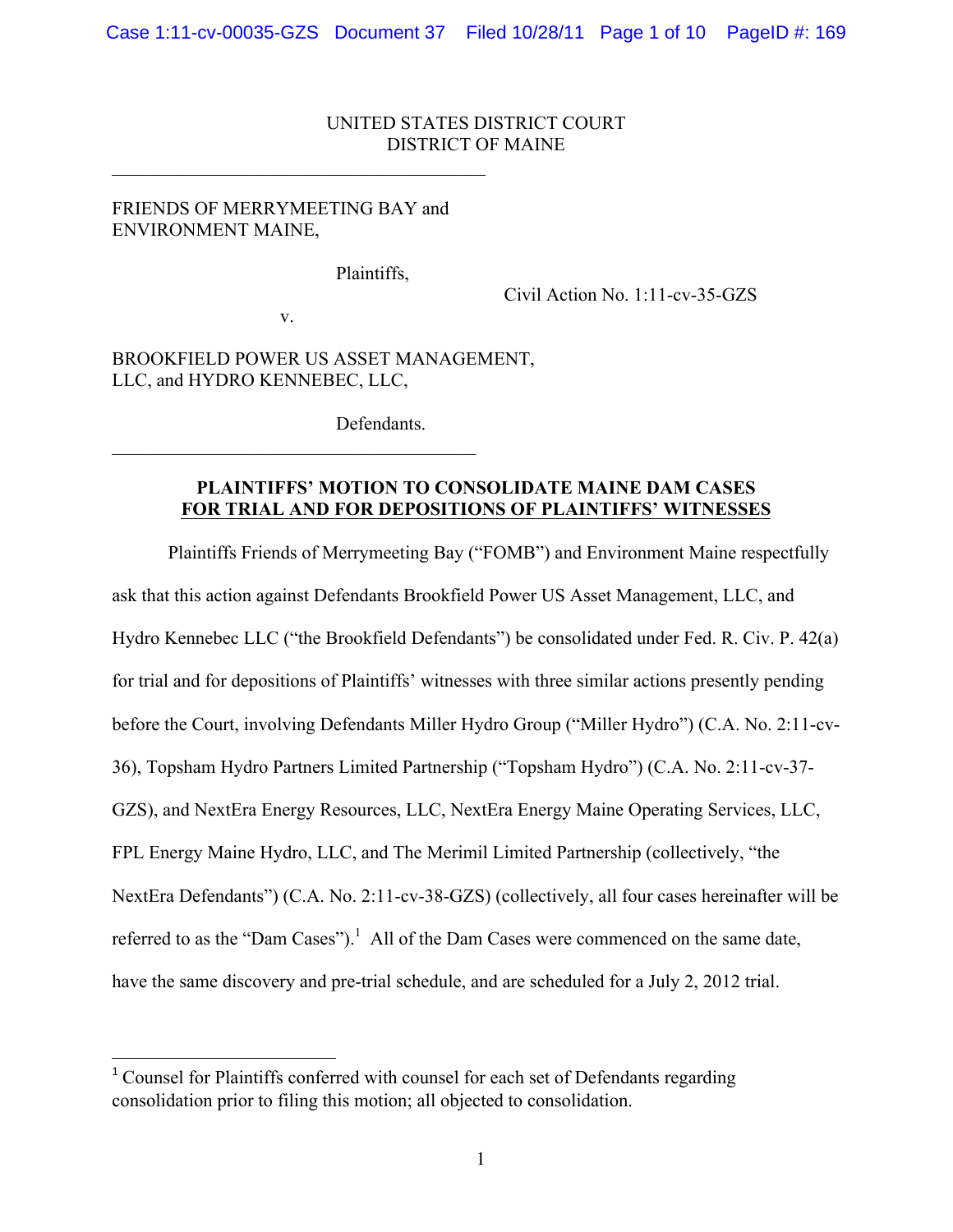# **ARGUMENT**

# **I. THE STANDARDS FOR RULE 42(a) CONSOLIDATION.**

Rule 42(a) of the Federal Rules of Civil Procedure provides:

If actions before the court involve a common question of law or fact, the court may:

- (1) join for hearing or trial any or all maters at issue in the actions;
- (2) consolidate the actions; or
- (3) issue any other orders to avoid unnecessary cost or delay.

"Rule 42(a) is designed to encourage consolidation where common questions of law or fact are present." Gonzalez-Quiles v. Cooperativa de Ahorro Y Credito de Isabela, 250 F.R.D. 91, 92 (D. P.R. 2007). "A motion for consolidation will usually be granted unless the party opposing it can show 'demonstrable prejudice.'" Seguro de Servicio de Salud de Puerto Rico v. McAuto Systems Group, Inc., 878 F.2d 5, 8 (1st Cir. 1989) (citations omitted).

For a consolidation motion, "[t]he threshold issue is whether the two proceedings involve a common party *and* common issues of fact or law. [Citation omitted]. Once this determination is made, the trial court has broad discretion in weighing the costs and benefits of consolidation to decide whether that procedure is appropriate." Id. (emphasis in original); New England Energy Inc. v. Keystone Shipping Co., 855 F.2d 1, 5 (1st Cir. 1988) (same); J.J.R. Distributing Corp. v. Sandler Bros., 2009 U.S. Dist. LEXIS 66773, at \*2 (D. Me. July 29, 2009) (same). More specifically, consolidation is appropriate to avoid, *inter alia*, "(1) overlapping trials containing duplicative proof; (2) excess cost incurred by all parties and the government; [or] (3) the waste of valuable court time in the trial of repetitive claims." Vazquez Rivera v. Congar Int'l Corp., 241 F.R.D. 94, 95 (D.P.R. 2007).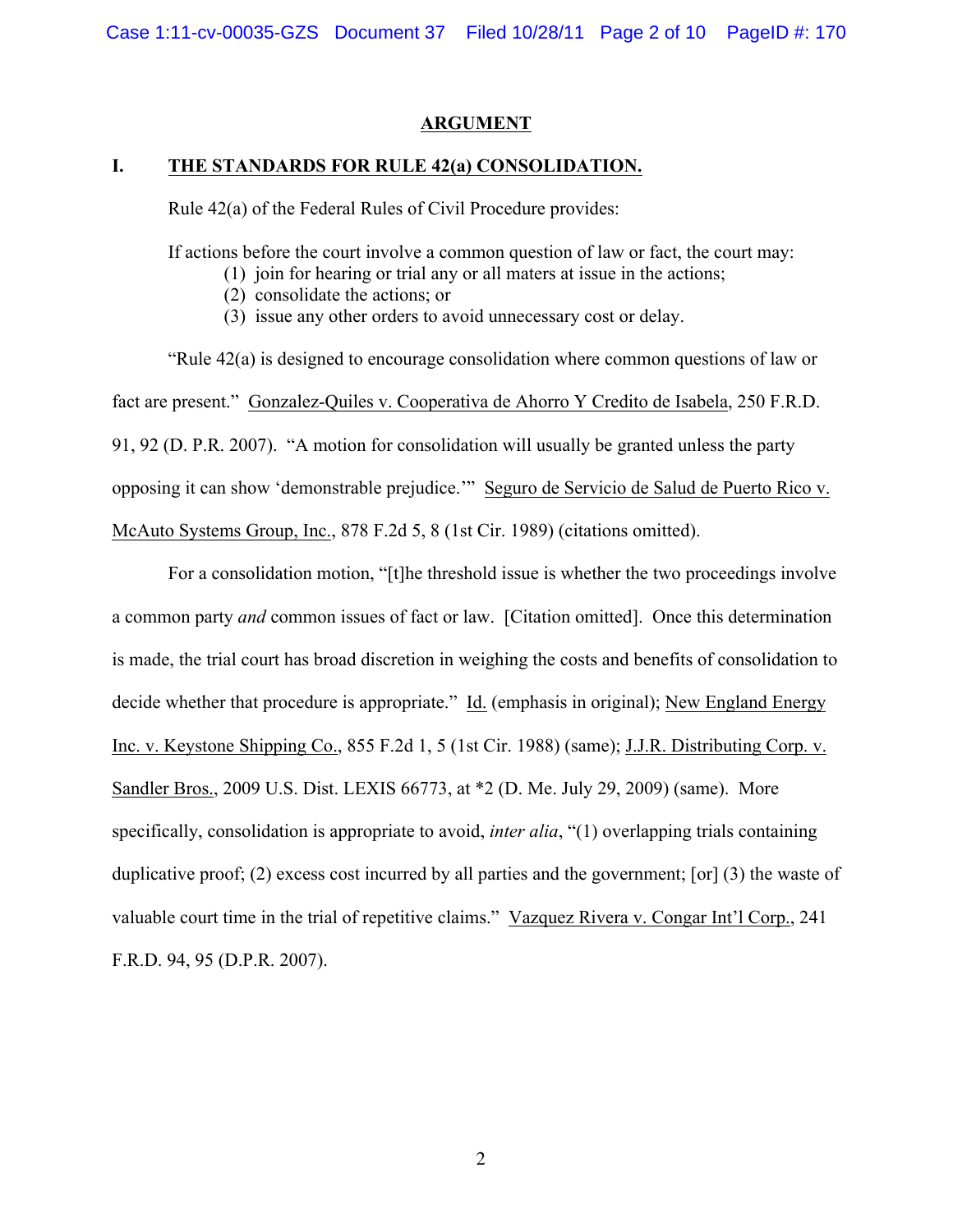#### **II. THE DAM CASES INVOLVE COMMON QUESTIONS OF LAW AND FACT.**

The four cases involve the same Plaintiffs suing under the same cause of action, 16 U.S.C. § 1540(g), the citizen suit provision of the Endangered Species Act ("ESA"). All four suits seek to prevent the "take" of endangered Atlantic salmon, which is prohibited by Section 9 of the ESA, 16 U.S.C. § 1538(a)(1)(B). As this Court noted in ordering that this case be assigned the same Magistrate Judge as the other Dam Cases, "the court concludes that the claims of all four cases [are] similar." FOMB v. Brookfield Renewable Power, Inc., 2011 U.S. Dist. LEXIS 4472, at \*1 (D. Me. April 26, 2011) (Docket No. 1:11-cv-35, docket entry 15).<sup>2</sup>

The defendants in all four cases are owners or operators of hydroelectric dams on one or both of adjacent Maine rivers (the Androscoggin and the Kennebec). Plaintiffs allege that each of the defendants is "taking" salmon in much the same fashion, for a common set of reasons having largely to do with the essential nature of dams. Specifically, the Complaints in each case allege that Defendants' dams:

a. kill and injure out-migrating salmon when the salmon attempt to pass through turbines;

b. severely limit upstream passage of salmon, preventing access to significant amounts of spawning and rearing habitat;

c. delay passage, resulting in incremental losses of salmon smolts, prespawn adults, and adults;

d. create a barrier to the migration of other fish whose presence is necessary for the salmon to complete their life cycle;

<sup>&</sup>lt;sup>2</sup> In two of the cases, those against the NextEra and Brookfield Defendants, Plaintiffs have also sued to enforce water quality certifications issued under the Clean Water Act ("CWA"), 33 U.S.C. § 1341, which prohibit those defendants from allowing adult Atlantic salmon or shad to pass through the turbines of their Kennebec River dams without requisite proof that such passage will not cause significant harm to the fish. The water quality certifications for each of the four Kennebec River dams are virtually identical. See NextEra Compl. ¶36; Brookfield Subst. Compl. ¶35. Most factual matters relating to this claim (such as the presence of salmon in the Kennebec River and the impact of turbine passage on migrating salmon), and thus much of the lay and expert testimony to be offered on these matters, overlap with the ESA "take" claim.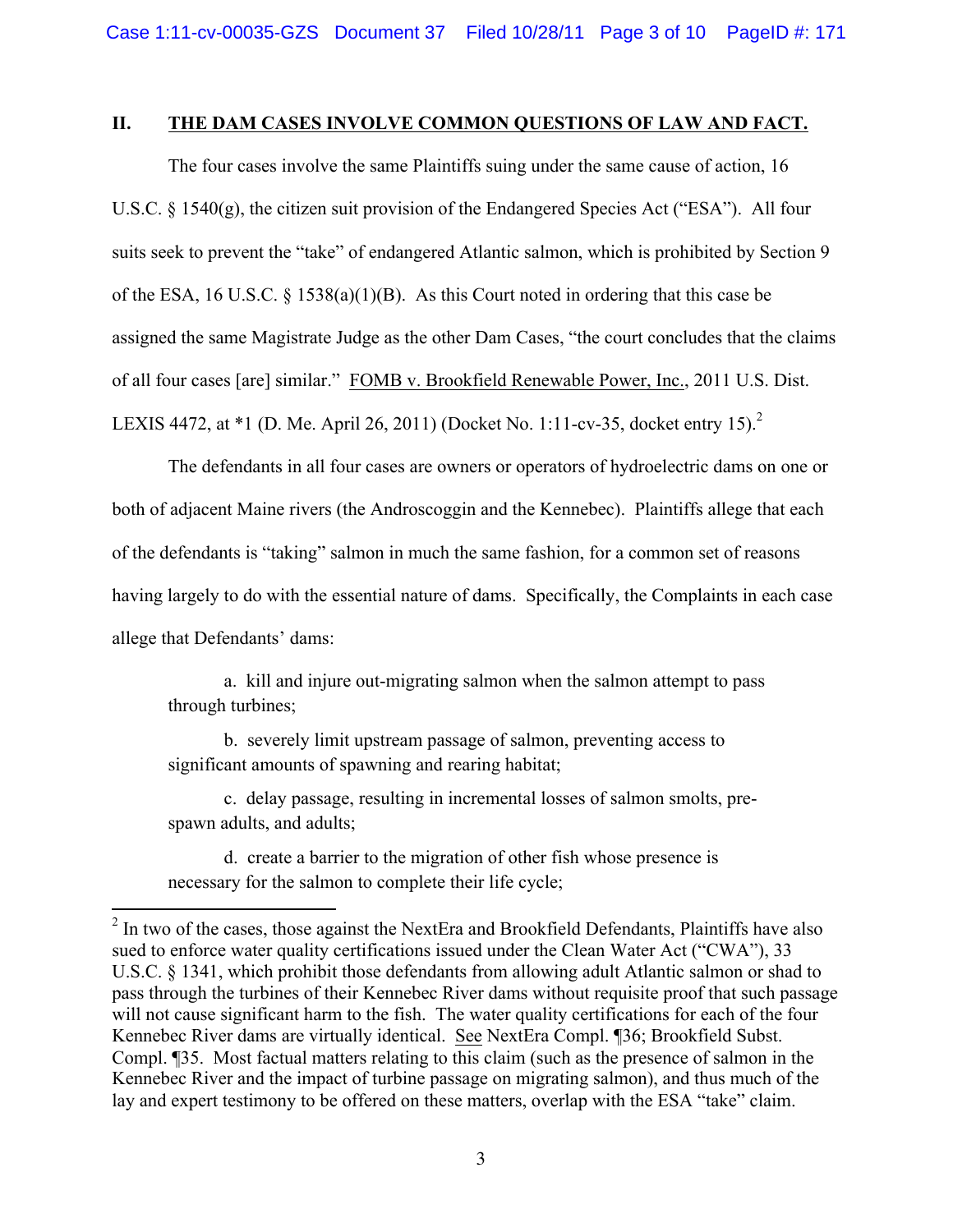e. adversely alter predator-prey assemblages, such as the ability of the salmon to detect and avoid predators:

f. create slow-moving impoundments in formerly free-flowing reaches, which makes habitats less suitable for spawning and rearing of salmon and contribute to the significant impairment of essential behavior patterns of the salmon;

g. cause adverse hydrological changes, adverse changes to stream and river beds, interruption of natural sediment and debris transport, and changes in water temperature, all of which contribute to the dams' significant impairment of essential behavior patterns.

Brookfield Subst. Compl. ¶ 27; Miller Hydro Compl. ¶ 24; Topsham Hydro Compl. ¶ 24;

NextEra Compl.  $\P$  28;<sup>3</sup>

The defenses asserted in all four cases are virtually the same. Miller Hydro, Topsham Hydro, and the NextEra Defendants filed nearly identical motions to dismiss.<sup>4</sup> The Brookfield Defendants have now filed their own motion to dismiss, raising these issues once again.<sup>5</sup> The same four or five defenses, with minor variations, are asserted in each of the Defendants' Answers.<sup>6</sup> (Miller Hydro and Topsham have hired the same counsel and in fact filed identical motions to dismiss and Answers.) All of these defenses involve a set of common factual questions. Similarly, if liability is found, the degree and timing of salmon-protection measures to be ordered will also involve common questions, such as the state of fish passage technology and standards for operating practices in the hydropower industry, and facts relating to fish biology and behavior.

 $3$  The complaints are docket entry 1 in all four cases.

<sup>4</sup> Docket entry 7 in the Miller Hydro case; docket entry 7 in the Topsham Hydro case; docket entry 13 in the NextEra case.

 $<sup>5</sup>$  Docket entry 31 in the Brookfield case, filed October 12, 2011.</sup>

<sup>6</sup> Docket entries 13 and 24 in the Brookfield case; docket entry 18 in the Miller Hydro case; docket entry 18 in the Topsham Hydro case; docket entry 40 in the NextEra case;.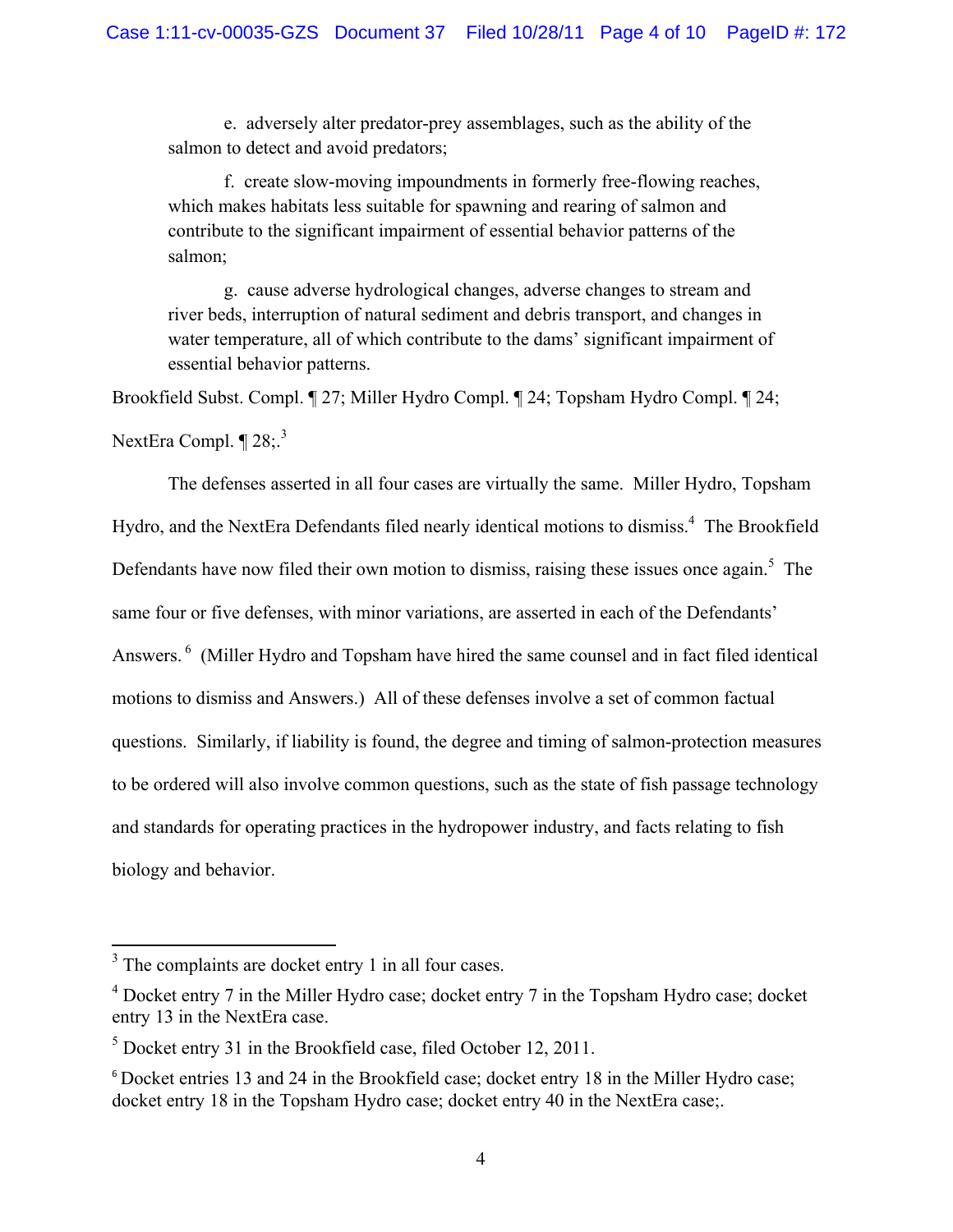The basic factual background in all four cases is also the same: the dire situation for Atlantic salmon; the history of listing the species as endangered; designation of "critical habitat" for the fish, which includes the two rivers at issue in these cases; the fact that the two rivers are located in the same "salmon habitat recovery unit" (the "Merrymeeting Bay SHRU") by the National Marine Fisheries Service ("NMFS") for purposes of developing and evaluating the species recovery effort;<sup>7</sup> and the adverse effect of the dams on Plaintiffs' members' use and enjoyment of the rivers (which establishes their standing to bring these suits).

# **III. THERE ARE SIGNIFICANT BENEFITS TO CONSOLIDATING THE CASES FOR TRIAL.**

All four cases will be bench trials. $8 \text{ A}$  great deal of the evidence to be presented at the trial in each of the Dam Cases will be the same. Consolidating the cases for trial would allow presentation of that evidence to the Court once instead of four times, thus saving court time and expenses for the parties.

For instance, there is much evidence in government documents that will be submitted, and about which witnesses will testify, in all four cases. The federal rule listing the Kennebec and Androscoggin River salmon populations as endangered contains a wealth of information on the status of the fish in each river and the effects of the rivers' dams on their survival; the same is true of the rule designating critical habitat for the species. Official salmon return statistics, fact sheets on the Atlantic salmon species, and other government documents will also be used. In addition, evidence on salmon-protection measures being taken at other dams (on the Kennebec

<sup>7</sup> "Designation of Critical Habitat for Atlantic Salmon (Salmo salar) Gulf of Maine Distinct Population Segment; Final Rule," 74 Fed. Reg. 29,300 (June 19, 2009).

 $8$  Compare J.J.R. Distributing, 2009 U.S. Dist. LEXIS 6773, at  $*$  4 (fact that one case is a bench trial and another is a jury trial weighs against consolidation).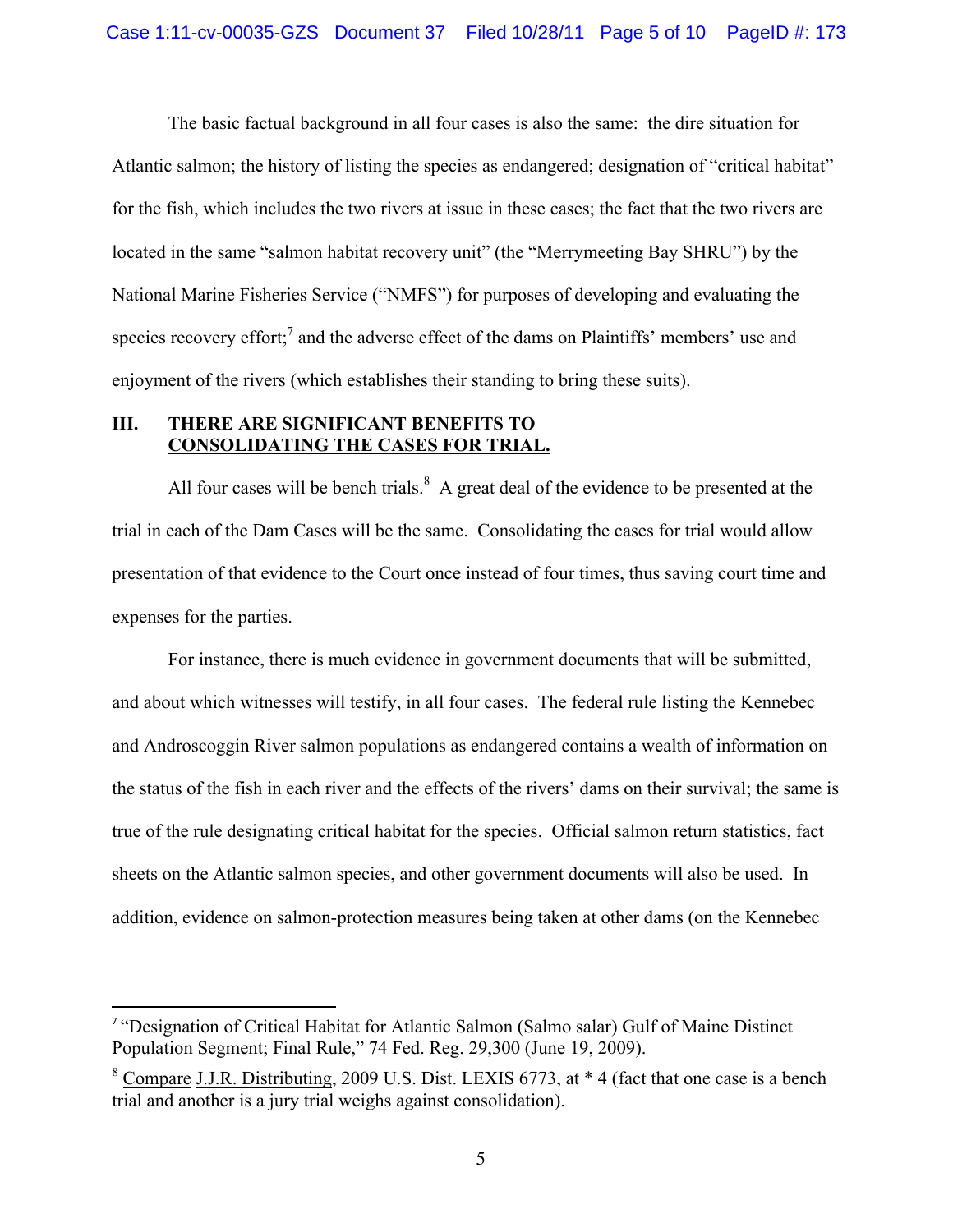and Androscoggin, as well as on other rivers) will be relevant in all four cases to the question of whether Defendants' salmon-protection measures fall short.

In addition, Plaintiffs anticipate that they will present testimony from the same expert witnesses in all four cases. Oxford Aviation, Inc. v. Constellation Brands, Inc., No. 2:08-cv-419, at p. 3 (D. Me. September 30, 2011) (Order on Motion to Consolidate available on the District Court's website) (listening to the same witnesses at trial weighs in favor of consolidation). These expert witnesses will likely cover a variety of topics, such as those relating to salmon habitat, population biology, and fish passage efficiency at dams, *inter alia*, that will be relevant to all four cases. Plaintiffs expect that some of these witnesses will be from the West Coast (where considerable experience and expertise with salmon-protection issues has been developed) and Canada, and it will be difficult to schedule their appearance at four different trials.

Plaintiffs also expect the same witnesses to testify regarding standing issues, *i.e.*, the manner in which Plaintiffs' members are adversely affected by Defendants' alleged violations of the ESA and CWA.

Further, consolidation would enable the Court to more easily fashion relief in an equitable and efficient manner, since it would be able to assess and coordinate the relief needed at the various dams in the same proceeding.

In this District there is precedent for consolidating the trials of environmental citizen suits. In United States Public Interest Research Group v. Atlantic Salmon of Maine, LLC, 257 F. Supp. 2d 407 (D. Me. 2003), conservation groups brought citizen suits against two aquaculture companies for violating the CWA at their many salmon farms, which were located at a number of different sites in Down East coastal waters. Liability against both companies was established through summary judgment, and the two cases were consolidated for purposes of a trial on

6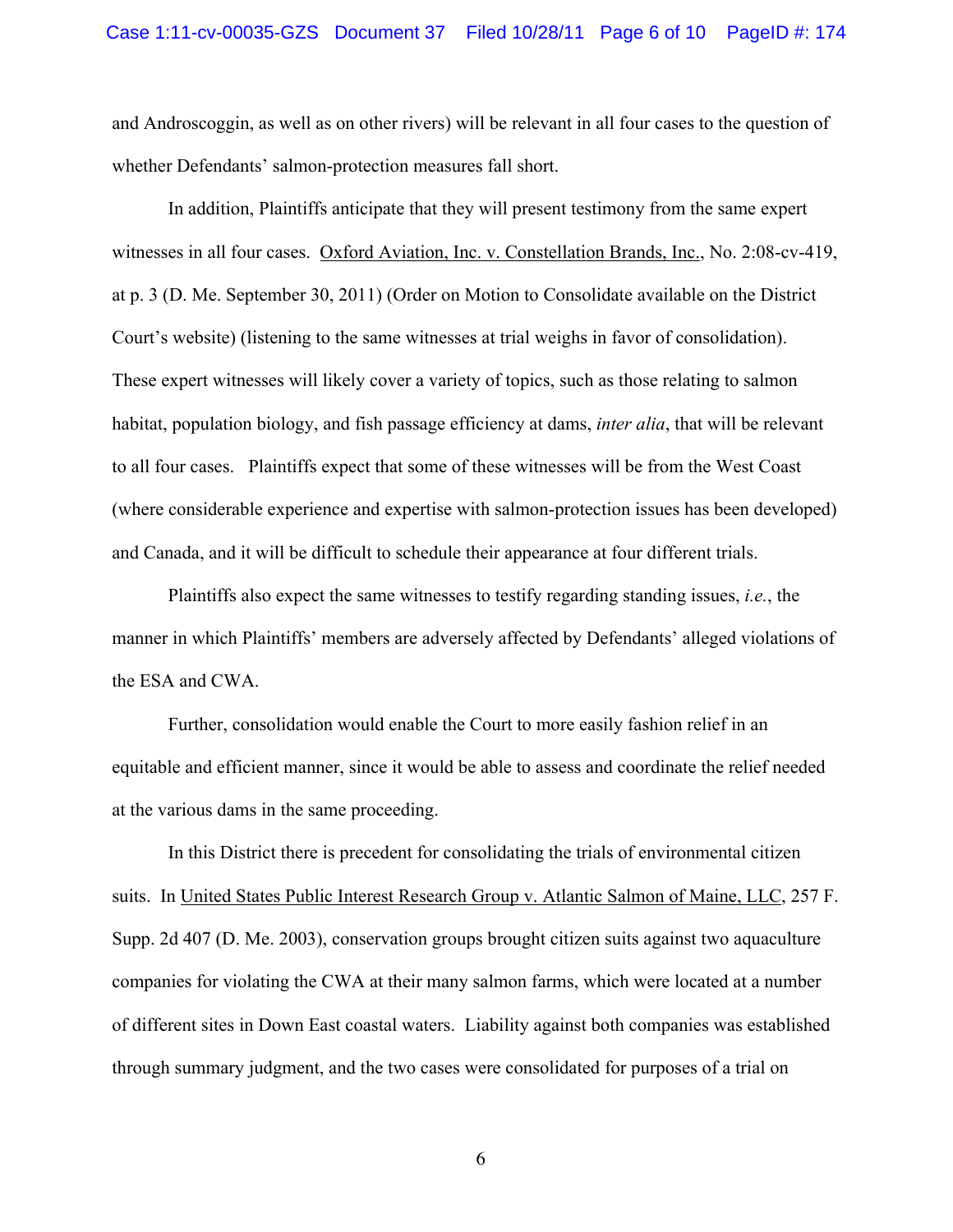remedy. As the extensive order granting a remedy shows, the Court considered facts and expert opinions that were common to both cases, but also considered facts unique to each company and tailored relief accordingly.

#### **IV. THE BENEFITS OF CONSOLIDATING THE CASES FOR PURPOSES OF DEPOSING PLAINTIFFS' WITNESSES FAR OUTWEIGH THE COSTS.**

As noted above, Plaintiffs expect to call the same expert and standing witnesses to testify in all four cases. Scheduling each of these witnesses for four wholly separate depositions would waste time and money. It would make considerably more sense, Plaintiffs respectfully suggest, for each witness to be questioned by lawyers for all Defendants at the same deposition. For matters that relate to all of the cases, such as the backgrounds of the standing witnesses, the experience and qualifications of the experts, and the parts of their opinions that are not specific to a particular dam (*e.g.*, matters relating to fish biology, or fish passage measures being taken at other dams), questioning can be conducted by all Defendants *ad seriatim* (Plaintiffs would not object to lawyers for all four sets of Defendants asking questions, as long as they are not duplicative). To the extent there are defendant-specific matters in an expert's report or a standing witness's declaration, the parties can work out a plan for individual questioning on limited topics as part of a single deposition. Similarly, in the unlikely event the questioning of any of these witnesses will touch upon a defendant's confidential information, a process can be worked out to maintain confidentiality.

While this arrangement might make the scheduling of depositions somewhat more complicated for the attorneys to work out, Plaintiffs do not anticipate that scheduling will be an insurmountable problem, and they submit that the overall efficiency gains for the witnesses and the parties would justify any such increased inconvenience.

7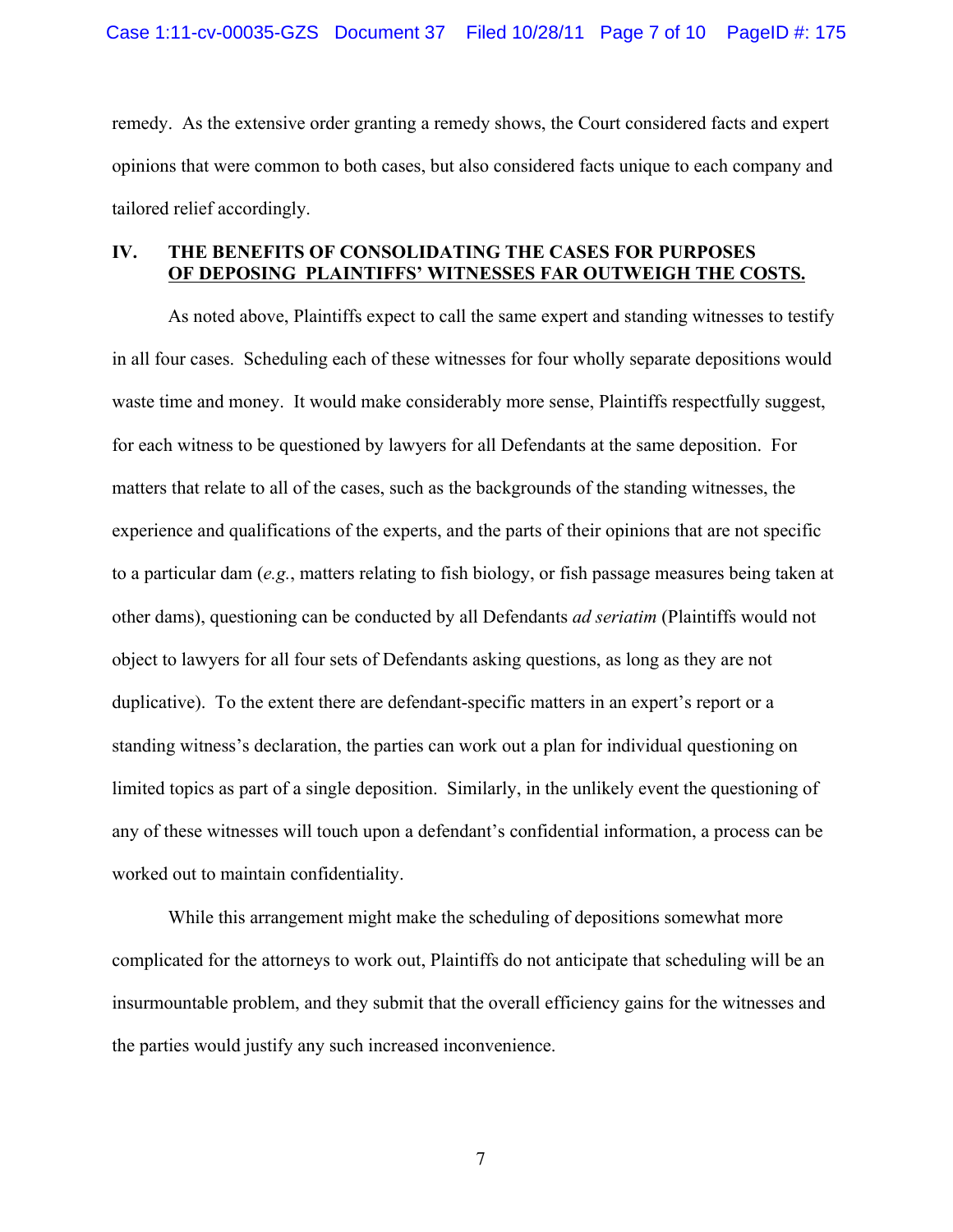Case 1:11-cv-00035-GZS Document 37 Filed 10/28/11 Page 8 of 10 PageID #: 176

#### **V. DEFENDANTS WOULD NOT BE PREJUDICED BY CONSOLIDATION.**

Plaintiffs are aware of no prejudice that would occur as a result of consolidating the Dam Cases for trial and for the depositions of Plaintiffs' witnesses. As this Court stated previously, in FOMB v. Brookfield Renewable Power, Inc., 2011 U.S. Dist. LEXIS 4472, at \*1 (Docket No. 1:11-cv-35, docket entry 15):

[T]he court concludes that the claims and the procedural posture of all four cases is similar. Under these circumstances, it serves the interests of justice and judicial efficiency to have the same magistrate judge assigned to all four cases.

All the cases are at the same stage: discovery has just begun and no depositions have yet been taken. The amended Scheduling Orders for all of the cases are the same.<sup>9</sup> Compare, J.J.R. Distributing, 2009 U.S. Dist. LEXIS 6773, at \*1 (denying consolidation because, among other reasons, discovery had proceeded further in one case). Although the Brookfield Defendants have newly filed a motion to dismiss, discovery in this case is proceeding simultaneously.

Plaintiffs note that the Brookfield Defendants have already acknowledged the likelihood and utility of consolidation in an earlier filing, a Joint Motion to Amend Scheduling Order (docket no. 27 in that case), stating at ¶8A: "The underlying claims in [the other] three cases, under the Clean Water Act and the Endangered Species Act, are the same as the claims in this case. As a matter of judicial economy, all four cases will, in all likelihood, be consolidated…" Moreover, the NextEra Defendants have acknowledged that all four of their dams – three on the Kennebec and one on the Androscoggin – may be addressed in the same proceeding.<sup>10</sup>

 $9$  Docket entries 25, 30, and 34 in the Brookfield case; docket entries 19 and 21 in the Miller Hydro case; docket entries19 and 21 in the Topsham Hydro case; and, docket entries 42 and 44 in the NextEra case.

 $10$  In the event the Court is disinclined at this time to consolidate the cases for trial, Plaintiffs respectfully request that the Court consider consolidating the cases at least for the purposes of depositions of Plaintiffs' witnesses.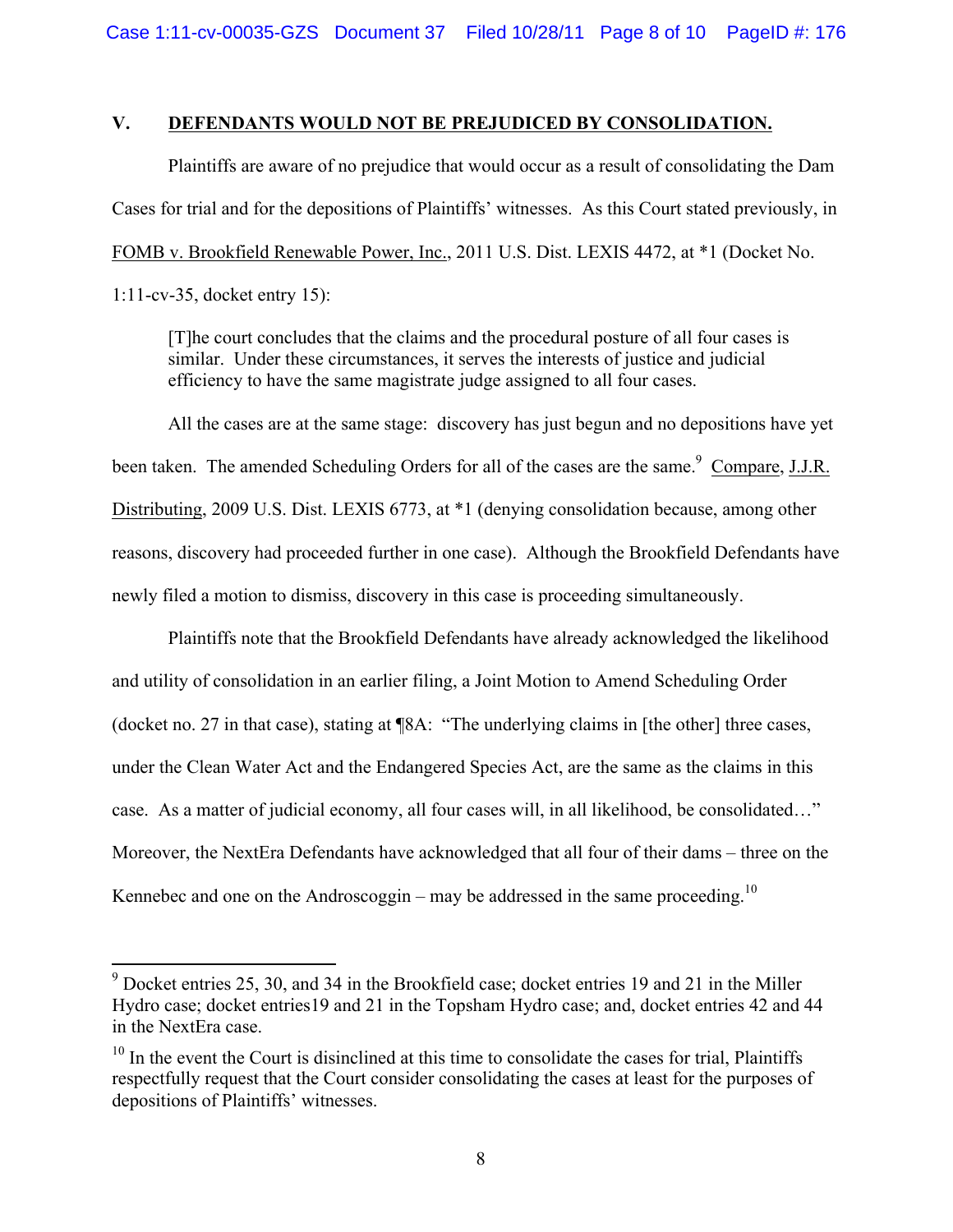Case 1:11-cv-00035-GZS Document 37 Filed 10/28/11 Page 9 of 10 PageID #: 177

#### **CONCLUSION**

For the reasons set forth above, Plaintiffs request that their motion be granted.

Dated: October 28, 2011

*/s/ David A. Nicholas /s/ Bruce M. Merrill* David A. Nicholas Bruce M. Merrill Newton, Massachusetts 02460 Portland, Maine 04101 (617) 964-1548 (207) 775-3333 dnicholas@verizon.net mainelaw@maine.rr.com

Joshua R. Kratka Charles C. Caldart 44 Winter Street, 4th Floor 1402 Third Avenue, Suite 715 Boston, Massachusetts 02108 Seattle, Washington 98101 (617) 747-4333 (206) 568-2853 josh.kratka@verizon.net cccnelc@aol.com *(admitted pro hac vice) (admitted pro hac vice)*

20 Whitney Road 225 Commercial Street, Suite 501

National Environmental Law Center National Environmental Law Center